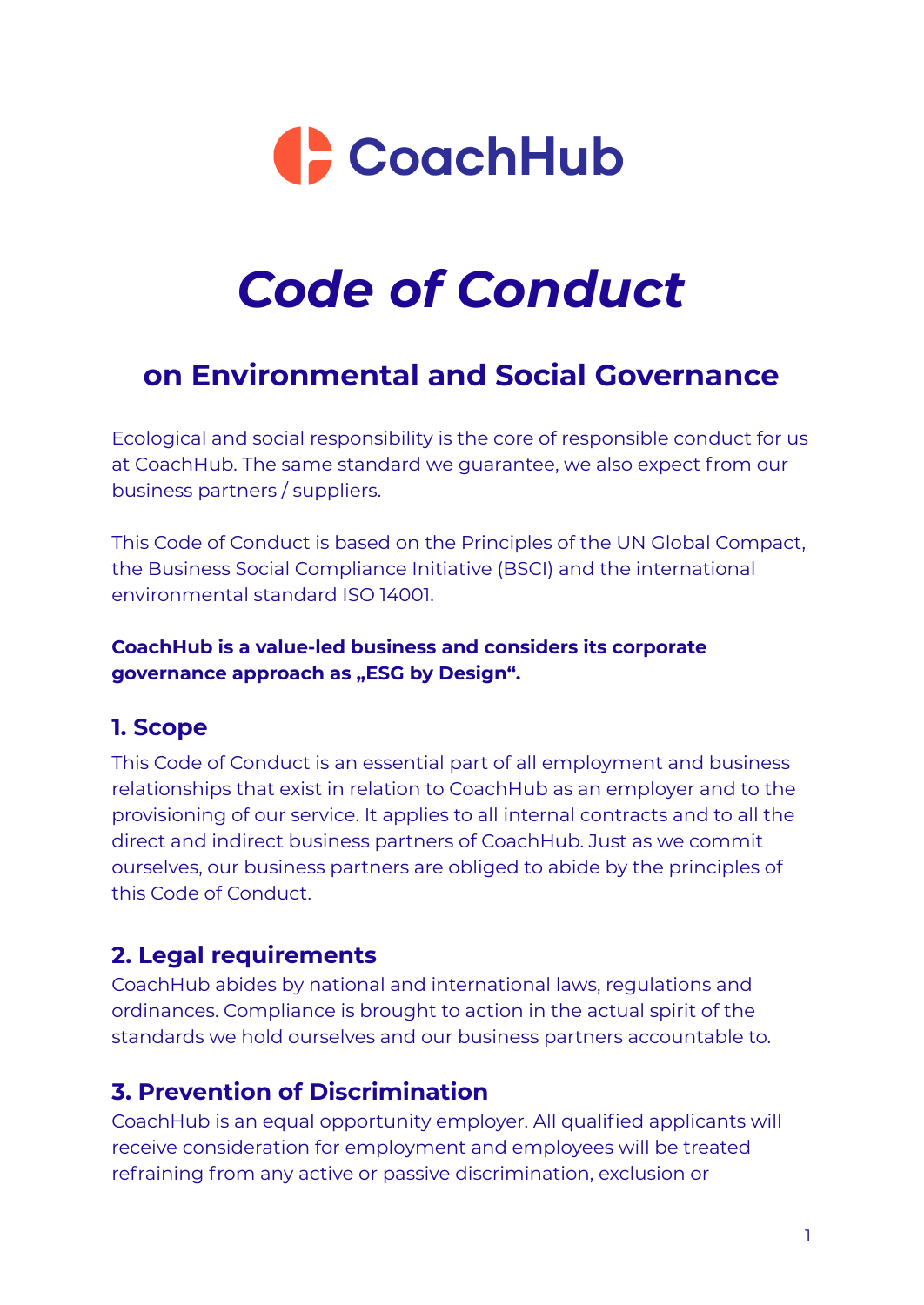preference based on racial or ethnic origin, nationality, sex (including pregnancy), sexual orientation, age, physical or mental disability, political opinions, religious or philosophical beliefs, trade union membership, or any other characteristic protected by applicable laws, regulations and ordinances.

# **4. Etiquette, social grace and inner-corporate conduct**

All employees at CoachHub and CoachHub's business partners are treated with respect and dignity. No employee may be subjected to mental, verbal or physical coercion or harassment by employers or co-workers. Disciplinary measures may only be taken according to current national and international rights.

# **5. Health and safety**

Health and safety standards at the workplace of CoachHub's employees and at our Business Partners workplace will be maintained. Employees are to be informed regularly regarding current workplace health and safety regulations and safety measures. In the spirit of our Company's mission, CoachHub offers programs on mental and physical well-being to CoachHub employees.

# **6. Environmental protection**

We consider the protection of nature and the environment as one of our greatest responsibilities. CoachHub and our business partners abide by environmental laws and local standards such as waste management and recycling. Ongoing efforts are to be made to prevent and mitigate environmental burdens. We pay particular attention to the protection and the preservation of natural resources. We promote and give preference to environmentally and socially responsible products.

# **7. Contractual employment conditions / working hours**

CoachHub as well as CoachHub's business partners guarantee the written documentation of the conditions of employees' occupation (e.g. commencement and end of the employment relationship, working hours, salary and bonuses). Employment terms must comply with the strictest requirements in force at any given time under current laws. While CoachHub relies on trust-based working time, managers are obliged to guarantee that employees do not (voluntarily or on orders) excess the agreed working hours to an extent that impairs their personal life.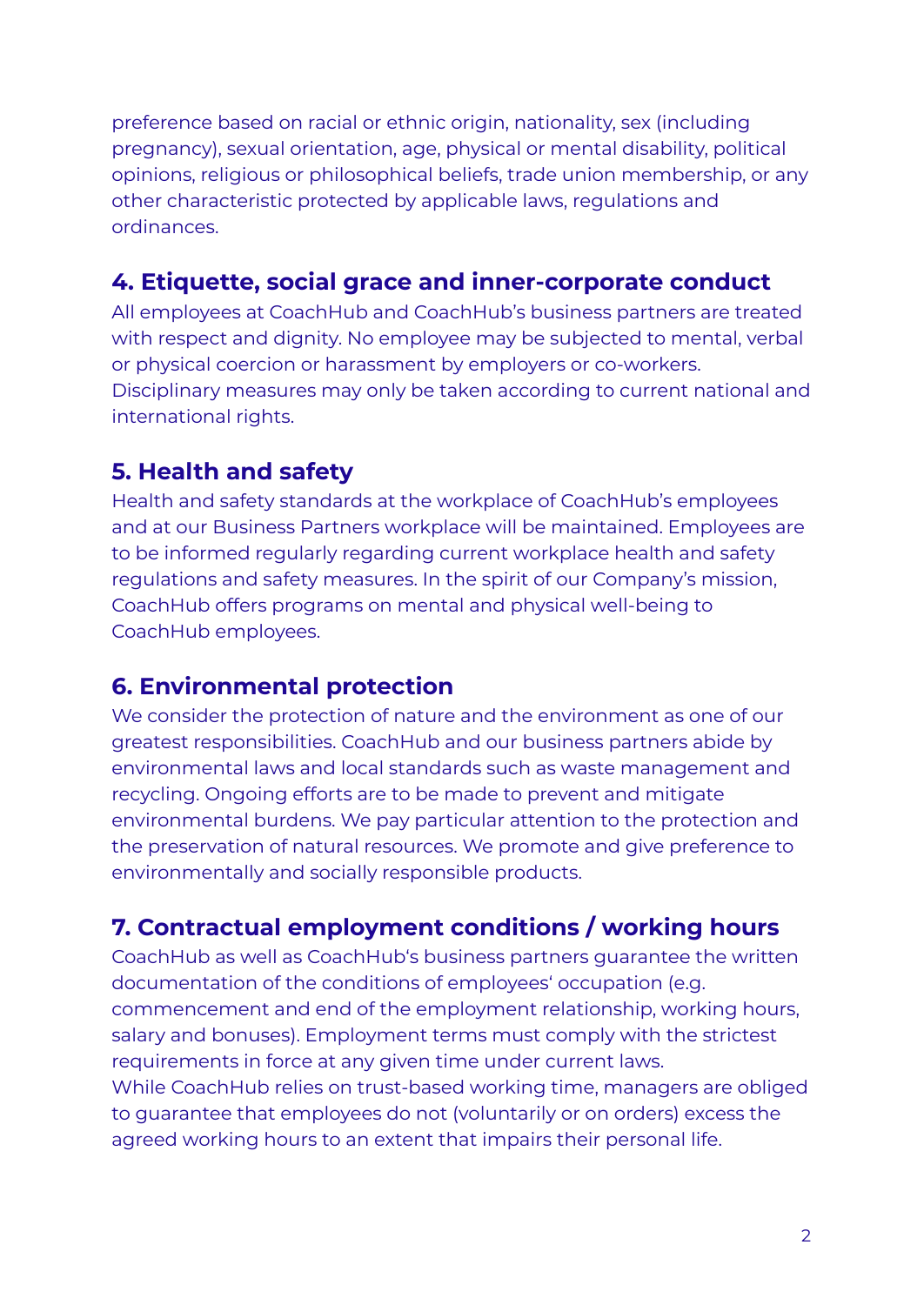#### **8. Remuneration**

CoachHub and CoachHub's business partners guarantee that salaries are at least equal to the respective statutory minimum salary. The salary paid must be sufficient to cover the basic needs of the employees. CoachHub guarantees and expects from business partners paying a living wage, namely to interns and to employees with high variable remuneration components.

The circumvention of social security regulations is prohibited.

#### **9. Right of association and right to collective bargaining**

Employees do not face any workplace related discriminatory treatment which is directed against the freedom of association. Employees are guaranteed their right to organize in associations of their own choice to promote and protect the interests of the employees, and to join, work for or leave such associations.

#### **10. Measures against corruption and bribery**

Bribery and corruption are prohibited by national and international laws. CoachHub and CoachHub's business partners and respective employees conduct themselves in a manner that does not give rise to any personal dependencies or obligations. Business partners guarantee an anti-bribery and anti-corruption policy with which compliance is mandatory. In the event of the suspicion of corrupt conduct, this must be reported to CoachHub Management. CoachHub's related policies apply.

#### **11. Management systems**

CoachHub and CoachHub's business partners introduce a management system in order to implement, comply with and examine the principles laid down in this Code of Conduct. The management system contains responsibilities, procedures and suitable documentation. Implementation and ongoing improvement of the principles laid down in this Code of Conduct are examined and documented regularly.

#### **12. Communication, Monitoring and Measures**

This Code of Conduct is made accessible to CoachHub's and CoachHub's Business Partners' employees. CoachHub is entitled to monitor Business Partners' Compliance to the principles laid down in this Code of Conduct. If non-compliance is detected, appropriate remedial measures are to be taken immediately; including the termination of the business relationships where necessary.